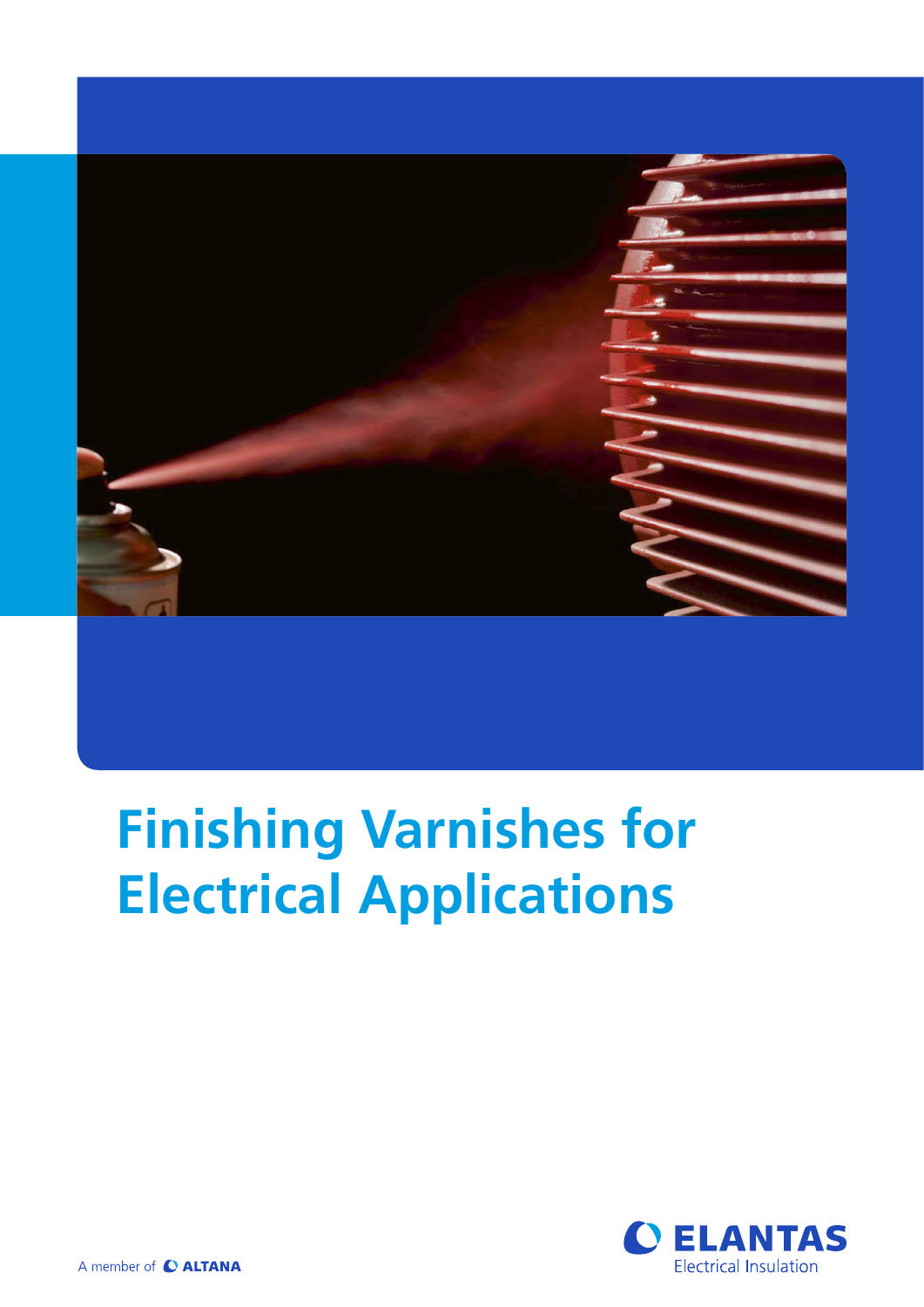Elmotherm® and Aquanel® Finishing Varnishes from ELANTAS Europe are designed for operation in the harshest environments.Whenever your goods are exposed to moisture, liquid and gaseous chemicals or dirt-protection Elmotherm® and Aquanel® Finishing Varnishes ensure the highest durability. Our portfolio of finishing varnishes includes solutions for all application requirements. Standard uses are the protection of • motors

- generators
- transformers.

#### **Convincing Performance**

Varnishes consist of a polymeric binder and a solvent – their compositions define the final properties of the product. As we do not want to leave our products properties to chance, we manufacture and formulate binder and solvent ourselves. Your benefit: highest product quality with every supply. Based on modified alkyd or alkyd-polyurethane resins, all Elmotherm® and Aquanel® Finishing Varnishes are drying at room temperature. Due to the good wetting by the finishing varnishes your product will get the best protection against all types of aggressive environment. Owing to their very good shelf life, Elmotherm® and Aquanel® Finishing Varnishes allow long-term application in production or repair workshops.

### **Application Methods**

Finishing varnishes are applied after the impregnation process with insulating materials, by dipping, brushing or spraying. To simplify the coating by spraying we offer some types of finishing varnishes in spray cans, too. Elmotherm® and Aquanel® Finishing Varnishes are dried at ambient temperature by standard. To accelerate the process, the applied varnish can also be dried in ovens at up to 80 – 100 °C.

| <b>Product</b>                  | <b>Viscosity</b>                                         | <b>Temperature</b><br><b>Index</b> | <b>Typical Cure</b><br><b>Schedule</b>   | <b>Description (Ex Website /2016)</b>                                                                                                                                                                                                          |
|---------------------------------|----------------------------------------------------------|------------------------------------|------------------------------------------|------------------------------------------------------------------------------------------------------------------------------------------------------------------------------------------------------------------------------------------------|
| Elmotherm <sup>®</sup> F 93 A+B | $10 - 20s$<br>ISO Cup 6 mm<br>$23^{\circ}$ C             | 180                                | 24 h / 23 °C or<br>$2 h / 100^{\circ}$ C | Two component, solvented, finishing varnish, room<br>temperature curing, very good film forming, excellent<br>resistance to chemicals, available as colourless or oxide<br>red. For dip, brush or spray application.                           |
| Flmotherm® FS190                | $37 - 43s$<br>ISO Cup 6 mm<br>$23^{\circ}$ C             | 155                                | 24 h / 23 °C or<br>$2 h / 100^{\circ}$ C | Single component, alkyd resin based, solvented<br>finishing varnish, very good film forming, good resis-<br>tance to moisture and chemicals, available colourless<br>or red oxide. For dip, brush or spray application.                        |
| $Elmotherm® 009-0008$           | $100 - 125s$<br>B4 Cup<br>21 °C                          | 180                                | 1 h / $23^{\circ}$ C or<br>30 min / 80°C | Single component, UL recognised, alkyd resin based,<br>solvented finishing varnish, fast air drying, available<br>in a range of colours, colourless, golden, red oxide,<br>black, grey and white. For dip, brush or spray appli-<br>cation.    |
| Elmotherm <sup>®</sup> VA 160   | $25 - 35s$<br>Ford 4 Cup<br>25 °C                        | 155                                | 24 h / 25°C or<br>$2 h/80^{\circ}$ C     | Single component, UL recognised, alkyd resin based,<br>solvented finishing varnish, fast air drying, availa-<br>ble colourless or red oxide. For dip, brush or spray<br>application.                                                           |
| Aquanel <sup>®</sup> H 2001     | $300 - 500$<br>mPa.s<br>$25^{\circ}$ C                   | 180                                | $3 h / 23^{\circ}$ C                     | Single component, UL recognised, water based, epoxy<br>modified varnish, low VOC. Good bond strength,<br>moisture and chemical resistance. Suitable for motors.<br>coils and transformers. For dip and brush application.                      |
| Aguanel <sup>®</sup> H 2002     | $1100 - 1300$ cps<br><b>Brookfield</b><br>$25^{\circ}$ C | 180                                | 3 h / 23 °C                              | Single component, UL recognised, water based,<br>epoxy modified varnish, red pigmented version, low<br>VOC. Good bond strength, moisture and chemical<br>resistance. Suitable for motors, stators and coils. For<br>dip and brush application. |

This is only a selection of our product portfolio, more products are available on request.

Elmotherm® and Aquanel® Finishing Varnishes are one or two component products specifically designed for the protection of wire wound components. Their excellent resistance to moisture and chemicals guarantees the best properties and highest durability throughout the entire operating time.

# **Finishing Varnishes for Electrical Applications**